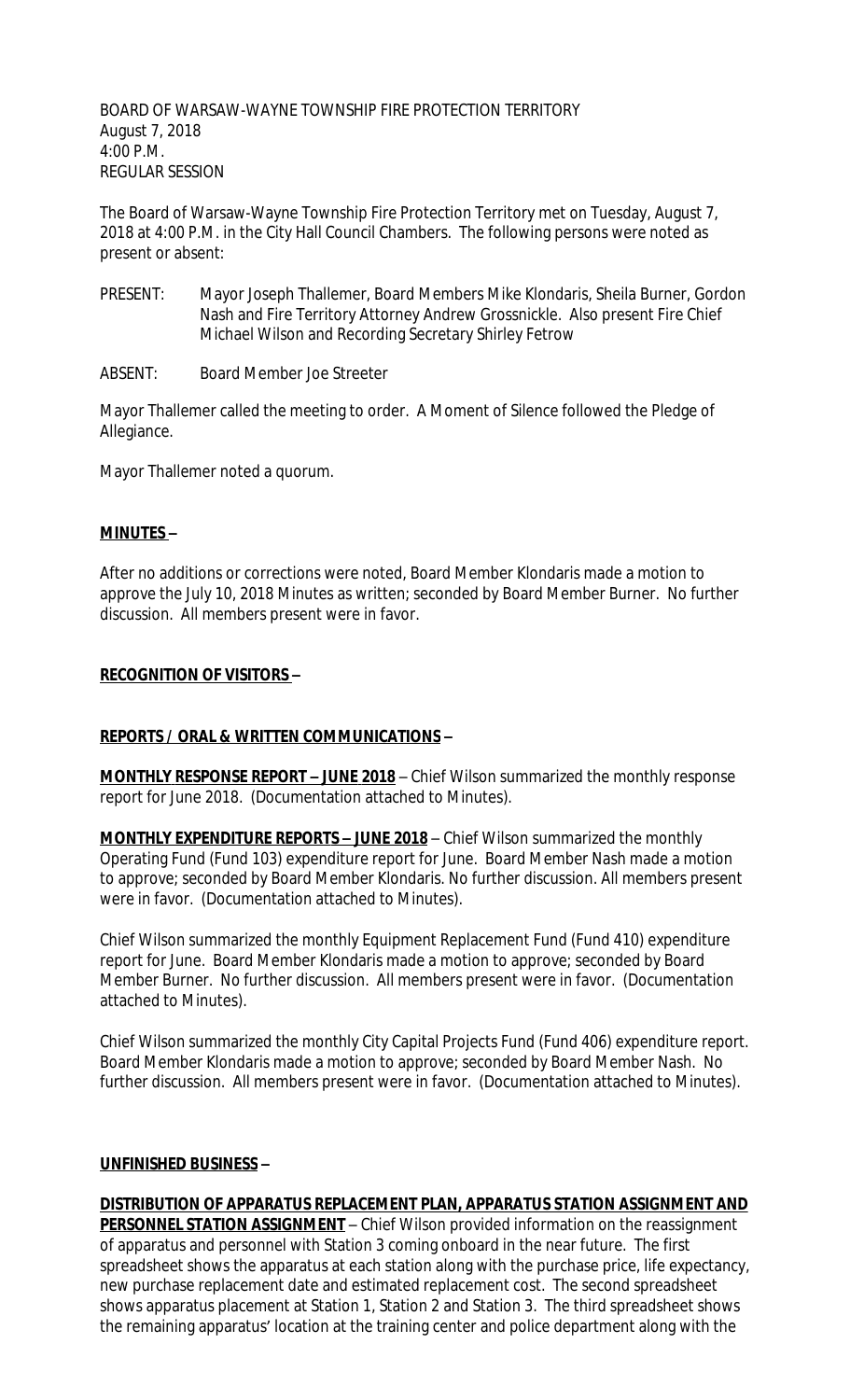Fire Chief's Command vehicle and Fire Marshal's vehicle. The fourth spreadsheet shows the station personnel assignments. (Documentation attached to Minutes).

**APPROVAL OF 2019 BUDGET** – The 2019 proposed budget was presented at the July 10, 2018 Fire Territory Board meeting. Mayor Thallemer asked Board Members if there were any questions. No questions were raised. Mayor Thallemer entertained a motion to approve the proposed Operating Fund (Fund 103) 2019 budget. Board Member Nash made a motion to approve; seconded by Board Member Burner. No further discussion. All members present were in favor. Mayor Thallemer noted the budget is subject to approval by the City of Warsaw Common Council as the Provider Unit for the Fire Territory.

Mayor Thallemer entertained a motion to approve the proposed Equipment Replacement Fund (Fund 410) 2019 budget. Board Member Klondaris made a motion to approve; seconded by Board Member Burner. No further discussion. All members present were in favor.

Mayor Thallemer entertained a motion to approve the proposed Fire Pension Fund (Fund 801) 2019 budget. Board Member Klondaris made a motion to approve; seconded by Board Member Nash. No further discussion. All members present were in favor.

Mayor Thallemer entertained a motion to approve the proposed Hazardous Materials Response Fund (Fund 247) 2019 budget. Board Member Klondaris made a motion to approve; seconded by Board Member Burner. No further discussion. All members present were in favor.

#### **NEW BUSINESS –**

**MOSAIC BUILDING SOLUTIONS APPLICATION NO. 11 – PERMISSION TO PAY** – Mayor Thallemer noted Mosaic Building Solutions' Payment Application #11 is in the amount of \$160,171.00. This payment has been certified by Martin Riley Architects-Engineers. Chief Wilson noted a punch list has been presented to Mosaic Building Solutions by Martin Riley Architects. Mayor Thallemer entertained a motion to pay. Board Member Klondaris made a motion to pay; seconded by Board Member Burner. No further discussion. All members present were in favor. (Documentation attached to Minutes).

**NEW HIRE/CHANGE PAYROLL REPORT** – Chief Wilson indicated the payroll report was presented at the August 3, 2018 Board of Works meeting for approval. Listed in the report are new Probationary Firefighters Tyler Colt, Cody Bixler and Ryan Marshall as well as one-year anniversary position changes from Probationary Firefighter to Sworn Firefighter for Lucas Ellsworth, Zachary Rumsyre and Anthony Shilling. Probationary Firefighter Marshall will be replacing Firefighter Jeff Puckett who will be retiring on August 24th after 20 years of service. Chief Wilson asked for verification of approval for these firefighters. Board Member Nash made a motion to approve; seconded by Board Member Burner. No further discussion. All members present were in favor. (Documentation attached to Minutes).

#### **TRAVEL REQUESTS** –

Fire Chief Wilson gave a brief overview of the travel requests presented for approval. Mayor Thallemer entertained a motion to approve the travel requests. Board Member Burner made a motion to approve; seconded by Board Member Nash. No further discussion. All members present were in favor. (Documentation attached to Minutes).

# **OTHER MATTERS THAT MAY COME BEFORE THE BOARD –**

# **MEETING REVIEW –**

NO ITEMS CARRIED FORWARD